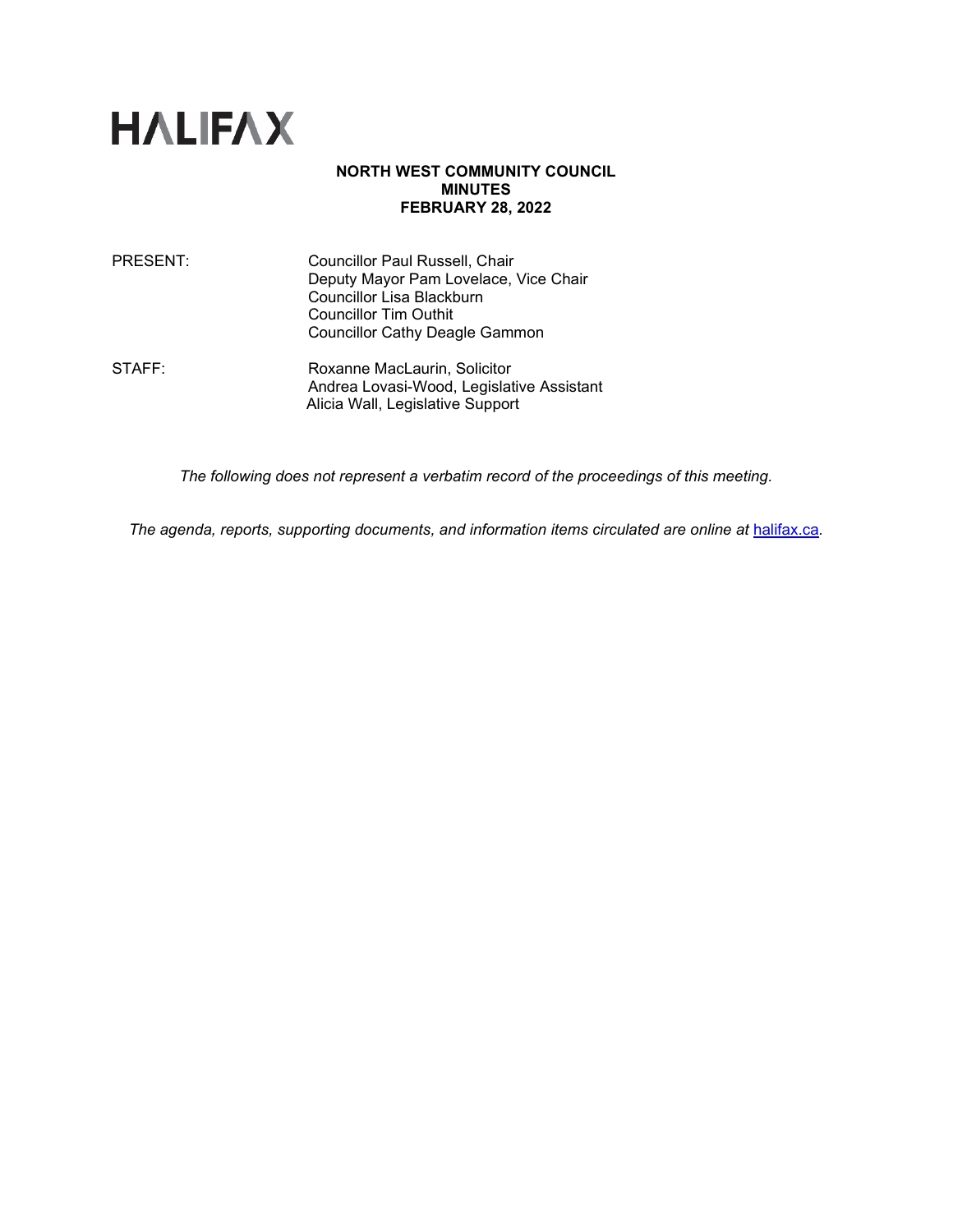*The meeting was called to order at 6:02 p.m., North West Community Council adjourned at 7:44 p.m.*

# **1. CALL TO ORDER AND LAND ACKNOWLEDGEMENT**

The Chair called the meeting to order at 6:02 p.m. and acknowledged that the meeting took place in the traditional and ancestral territory of the Mi'kmaq people, and that we are all treaty people.

# **2. APPROVAL OF MINUTES – January 17, 2022**

MOVED by Councillor Deagle Gammon, seconded by Deputy Mayor Lovelace

**THAT the minutes of January 17, 2022 be approved as circulated.**

# **MOTION PUT AND PASSED.**

# **3. APPROVAL OF THE ORDER OF BUSINESS AND APPROVAL OF ADDITIONS AND DELETIONS**

MOVED by Councillor Outhit, seconded by Councillor Deagle Gammon

**THAT the agenda be approved as presented.**

# **MOTION PUT AND PASSED.**

**4. BUSINESS ARISING OUT OF THE MINUTES - NONE**

- **5. CALL FOR DECLARATION OF CONFLICT OF INTERESTS - NONE**
- **6. MOTIONS OF RECONSIDERATION – NONE**

**7. MOTIONS OF RESCISSION – NONE**

# **8. CONSIDERATION OF DEFERRED BUSINESS**

**8.1 Case 22732: Development Agreement for lands off Kenwood Avenue, Hammonds Plains – Supplementary Report – Deferred December 13, 2021**

The following was before North West Community Council:

- Supplementary staff report dated January 18, 2022
- Staff report dated October 14, 2021
- Memorandum from the North West Planning Advisory Committee dated July 26, 2021
- Memorandum from the North West Planning Advisory Committee dated September 8, 2020
- Correspondence from Heather Grandy, Daniela Alonso Ruiz, Miguel Angel Padilla, Megan Boudreau, Cindy Freeman, Alison Stone, Greg Dauphinee, Colleen Admon, Tracey Laing and KerryLynn McGrath
- Staff presentation dated December 13, 2021
- Applicant presentation dated December 13, 2021

Thea Langille, Principal Planner, Current Planning, responded to questions of clarification from North West Community Council.

MOVED by Deputy Mayor Lovelace, seconded by Councillor Blackburn

# **THAT North West Community Council:**

- **1. Approve the proposed development agreement, which shall be substantially of the same form as set out in Attachment A of the staff report dated October 14, 2021; and**
- **2. Require the development agreement be signed by the property owner within 240 days, or any extension thereof granted by Council on request of the property owner, from the date**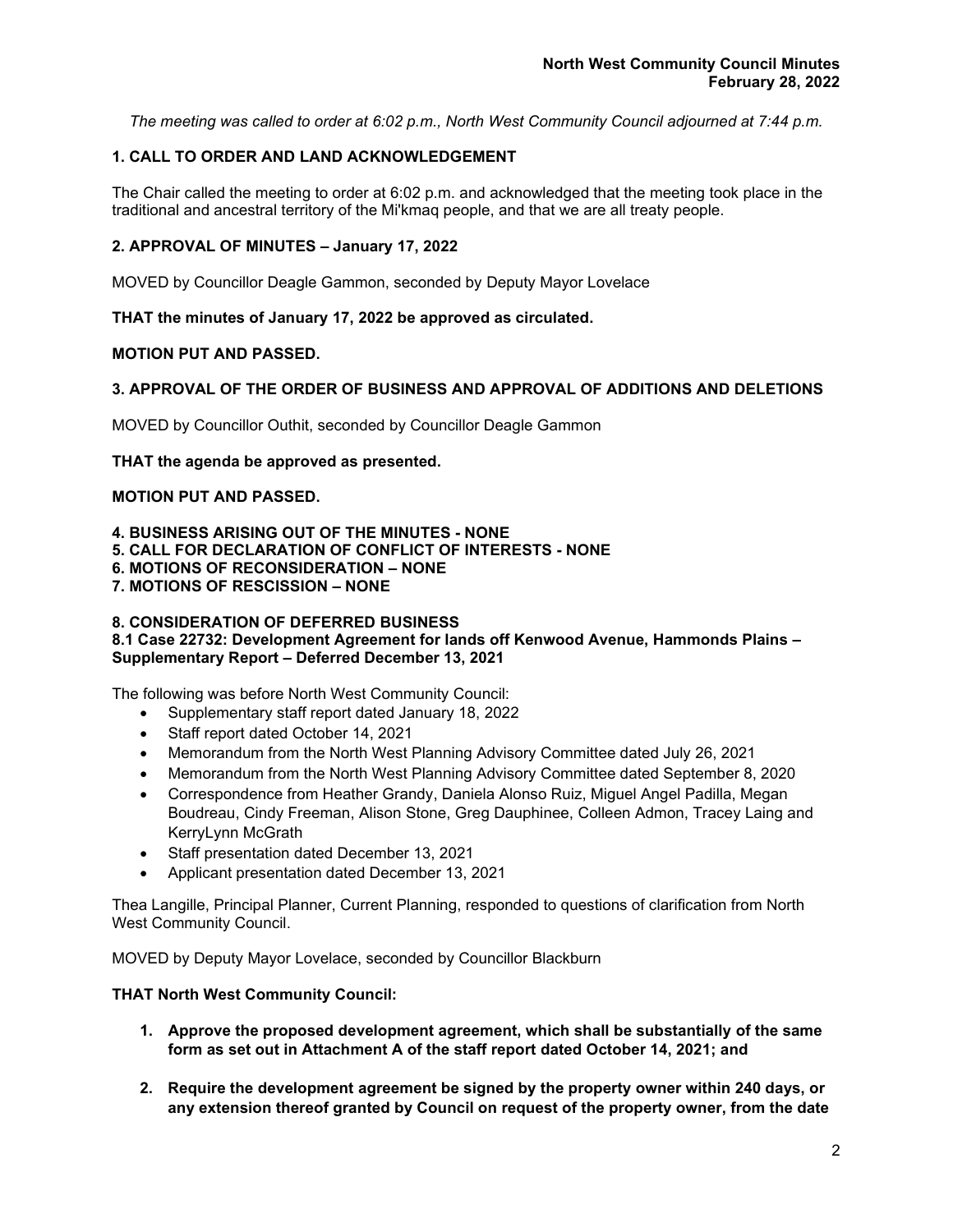**of final approval by Council and any other bodies as necessary, including applicable appeal periods, whichever is later; otherwise this approval will be void and obligations arising hereunder shall be at an end.**

# **MOTION PUT AND PASSED.**

# **9. NOTICES OF TABLED MATTERS – NONE**

### **10. HEARINGS**

**10.1 PUBLIC HEARINGS – 6:00 p.m. 10.1.1 Case 23058: Development Agreement for vacant lot on Sackville Drive at Millwood Drive (PID 40109308), Middle Sackville**

The following was before North West Community Council:

- Staff recommendation report dated December 14, 2021
- Memorandum from North West Planning Advisory Committee dated May 25, 2021
- Correspondence from Jane MacLaren and Jim MacLaren, Tara Nickerson, Theresa Scratch, Steve Thurbide, Chad Nippard, Robert Burke
- Staff presentation dated February 28, 2022
- Applicant presentation dated February 28, 2022

Dean MacDougall, Planner II, Current Planning gave a presentation on case 23058 and responded to questions of clarification from North West Community Council with respect to school capacity and compatibility with the existing neighborhood.

The Chair opened the hearing and invited the applicant to come forward and address North West Community Council.

The hearing opened at 6:30 p.m.

**Shelley Dickey, Marchand Developments Limited** spoke on behalf of the applicant, indicating two 50 unit buildings containing one and two bedroom suites are being proposed.

**Kevin Marchand**, **Applicant** was supportive of the recommendations put forth by HRM staff and the North West Planning Advisory Committee and noted the entry points to the development are designed to have minimal impact on traffic.

The Chair reviewed the rules of procedure for public hearings and called for the registered speakers.

**Chad Nippard**, **Middle Sackville** expressed concerns with respect to the impact on the resale values of homes on Baker Drive, loss of privacy and mature trees, and the impact on schools.

**Steve Thurbide**, **Middle Sackville** noted that schools in the area are at capacity and the traffic study should be updated to reflect current traffic levels.

Dickey responded to the speakers indicating that the privacy on Baker Drive and minimizing impacts on traffic are priorities.

MOVED by Councillor Outhit, seconded by Deputy Mayor Lovelace

# **THAT the hearing be closed.**

# **MOTION PUT AND PASSED.**

The hearing closed at 7:05 p.m.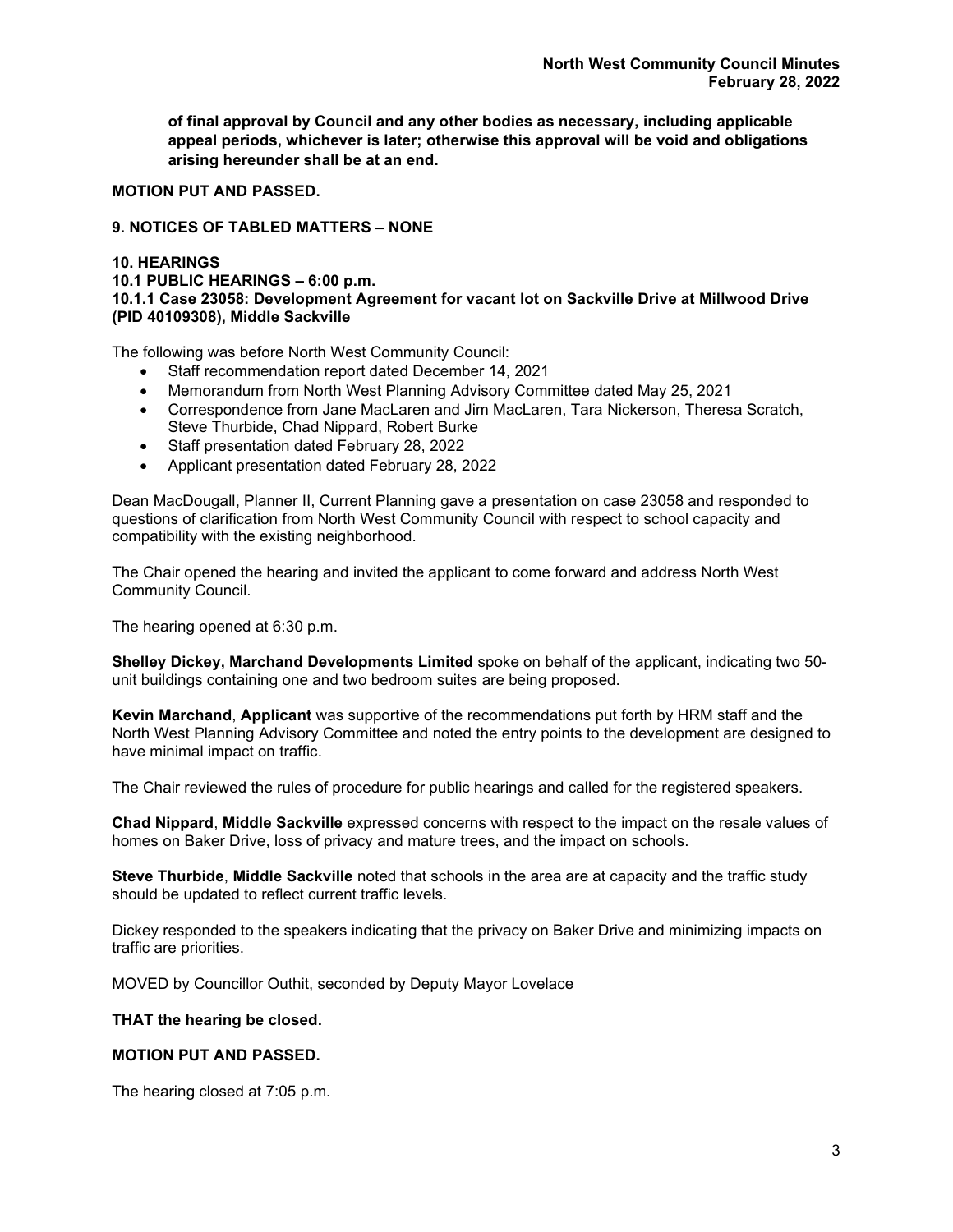MacDougall provided some additional clarification with respect to the traffic study.

MOVED by Councillor Blackburn, seconded by Deputy Mayor Lovelace

# **THAT North West Community Council:**

- **1. Approve the proposed development agreement, which shall be substantially of the same form as set out in Attachment A of the staff report dated December 14, 2021; and**
- **2. Require the agreement be signed by the property owner within 240 days, or any extension thereof granted by Council on request of the property owner, from the date of final approval by Council and any other bodies as necessary, including applicable appeal periods, whichever is later; otherwise this approval will be void and obligations arising hereunder shall be at an end.**

# **MOTION PUT AND PASSED.**

# **10.2 VARIANCE APPEAL HEARING - NONE**

#### **11. CORRESPONDENCE, PETITIONS & DELEGATIONS 11.1 Correspondence**

Correspondence was received and circulated for items 10.1.1 and 11.3.1*.*

For a detailed list of correspondence received refer to the specific agenda item.

#### **11.2 Petitions - None**

# **11.3 Presentations**

# **11.3.1 An Outdoor Community Recreational and Teaching Facility – Rita Nigam and Cory Bell, HRM Northern Suburban Area Community Turf Committee**

The following was before North West Community Council:

- Correspondence from Rita Nigam, President, HRM Northern Suburban Area Community Turf **Committee**
- Presentation dated February 28, 2022

Rita Nigam, on behalf of the HRM Northern Suburban Area Community Turf Committee presented about the proposed recreation and teaching facility, indicating they would like to see Regional Council support this project, and noted the lands are currently owned by the Halifax Regional Centre for Education.

Nigam responded to questions of clarification from North West Community Council.

Cory Bell, on behalf of the HRM Northern Suburban Area Community Turf Committee spoke to the associated financial considerations and responded to questions of clarification from North West Community Council.

# **12. INFORMATION ITEMS BROUGHT FORWARD – NONE**

# **13. REPORTS 13.1 STAFF**

Councillor Russell stepped down from the Chair and Deputy Mayor Lovelace assumed the Chair.

# **13.1.1 Case 23812: Development Agreement for 216 and 218 Cobequid Road, Lower Sackville**